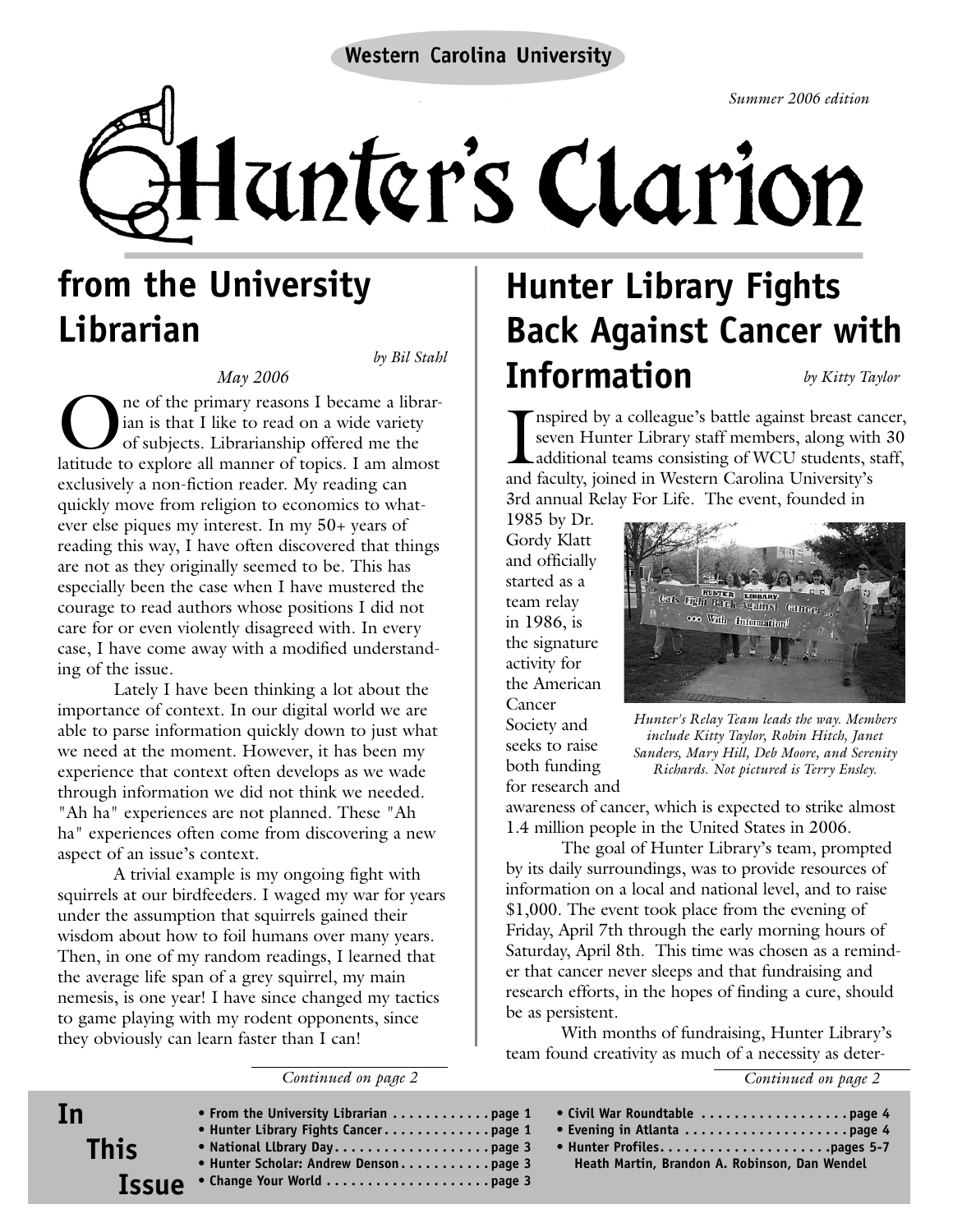#### *Continued from page 1*

### **From the University Librarian...**

On a more practical note, I wonder about the impact of MP3 downloads on people's understanding of a musician's work. In the past, we often purchased a CD for one or two songs, but became familiar with a greater range of the artist's work. Often we liked songs that we hadn't known existed before we purchased the CD. Now, however, as bits of a musician's oeuvre float around in a dismembered state, how do we come to really know his or her work?

Malcolm Gladwell, the author of *The Tipping Point* and *Blink*, is very proficient at finding "Ah ha" moments by discovering context. In a recent article, "Million-dollar Murray" (*The New Yorker*, Feb. 13 & 20, 2006) he found out that the average length of time a person is homeless in this country is three months! That understanding puts a whole new light on how we might go about remedying our homeless situation.

I sometimes wonder if libraries are getting

#### *Continued from page 1* **Hunter Library Fights Back Against Cancer...**

mination. Endeavors to raise money ranged from a Thanksgiving raffle, also known as "turkey tickets," to a soup and bread luncheon, a Valentine's Day bake sale and basket raffle, and the sale of "book thongs" which were made by team members. By the end of the event, Hunter Library donated \$1,278.95 to the American Caner Society. Thanks to the continuous financial support of coworkers, family, and friends, the team surpassed its fundraising goal.

With the intent to "fight back against cancer with information," the team set the décor of its site with resources found in the library, within the region, and online. Some Hunter Library resources include:

*From Cancer Patient to Cancer Survivor: Lost in Translation* WCU General RC 262 .F76 2006

*Why I Wore Lipstick to My Mastectomy* Leisure Reading RC 280 .B8 L83 2004

*Life's a Funny Proposition, Horatio* CMC Children's PZ7 .P75284 Li 1992

Locally, information and support can be found at:

In Good Company Breast Cancer Support Group (828)213-1839 (Asheville)

Cancer Support Group (828)369-7722 or (828)524-3839 (Franklin)

Online, the following sites provide data and assistance:

American Cancer Society www.cancer.org

too efficient at providing just exactly the information asked for. Perhaps the less efficient libraries of old were actually effective at the "confusion principle" used by many retail stores to get customers to encounter products they were not actually looking for. Of course we do not want someone with an urgent need for a particular piece of information stumbling around lost in the huge forest of information. But we do need to share with students examples of the "Ah ha" moments we have encountered. This is an important part of the Library's information literacy efforts. Today's students are often very literal and fact oriented. We want them to understand that the Library is an important and exciting place for them to discover that not everything is as it seems.

> Cancer Treatment Centers of America www.cancercenter.com National Cancer Institute www.cancer.gov

In the words of team captain Deb Moore, "My reasons for participating in the WCU Relay For Life were twofold. I wanted to do something to help in the fight against cancer. My husband has lost several family members and my supervisor, Eloise Hitchcock, is currently undergoing treatment. I was also interested in supporting students at Western who are getting involved in something so important. Next year, I hope more staff teams will be created." Team member Robin Hitch described the event as, "An inspiration that shows what support can do and how far we have come in our research." Fellow team member Mary Hill walked throughout the night because, "It meant a lot to Eloise and that was the best part."

Hunter Library's team would like to thank Relay For Life committee members Tre Breedlove, Tabitha Taylor , and Leslie Weeks, American Cancer Society representative Lisa Duff, and honorary chair Coach Kent Briggs, for organizing this year's event. A special thanks is also due to Marcus Dunn, student assistant for the Curriculum Materials Center, for his participation in the "Miss Relay" contest held at the Spring football game. To all other Relay teams, thanks for braving the 3:00 a.m. storm and for helping Western Carolina University's Relay For Life raise a total of \$18, 237.00. Finally, to Eloise, our coworker and friend, thank you for your inspiration and courage. Your fight is our reason to relay.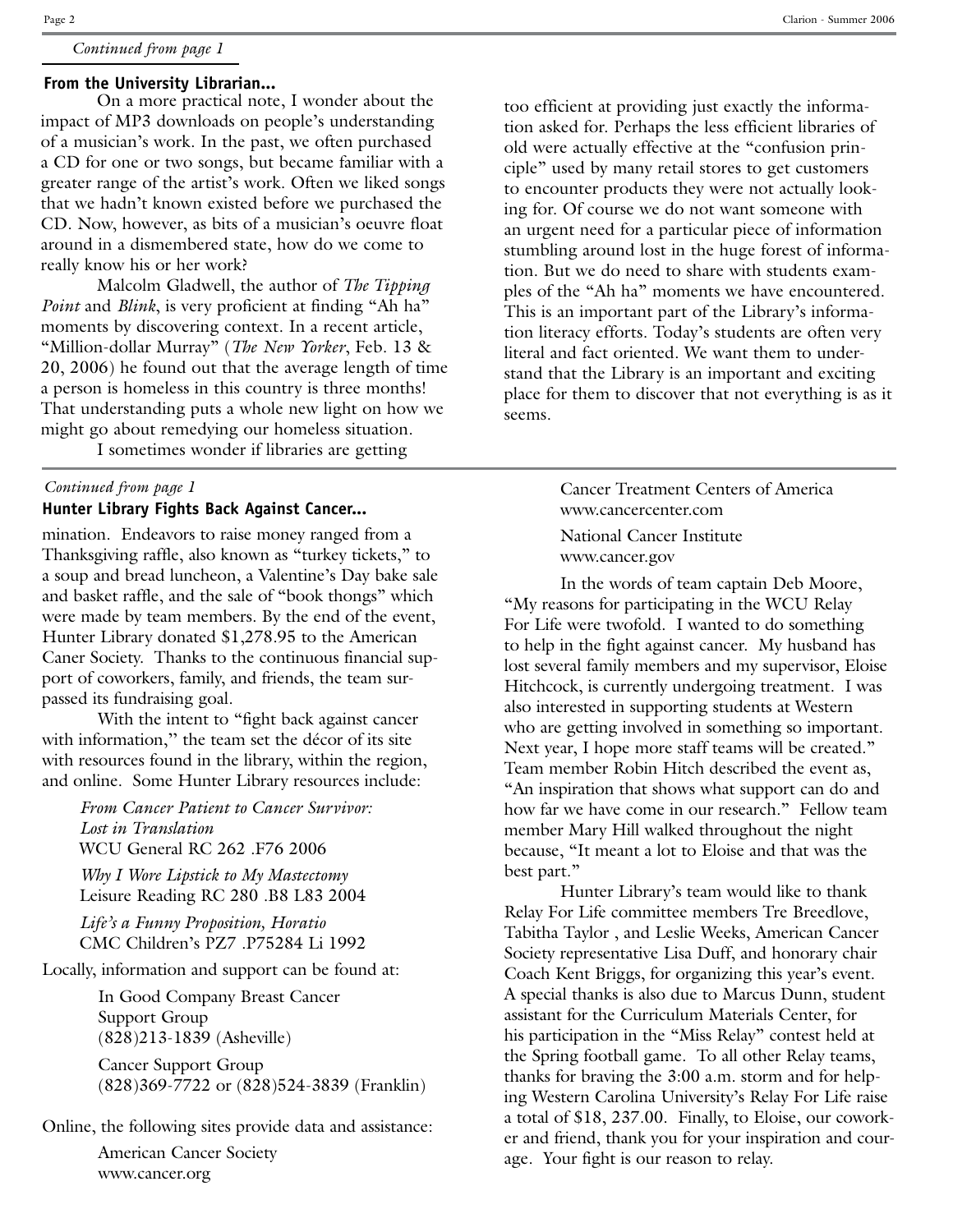## **Hunter Scholar: Andrew Denson**

*by Brandon A. Robinson*

Funter Library congratulates Andrew Denson, assistant professor of history at Western Carolina University, as our new Hunter Scholar.<br>Dr. Denson will be working on a project, entitled, "Monuments to history at Western Carolina University, as our new Hunter Scholar. Dr. Denson will be working on a project, entitled, "Monuments to Absence: Cherokee Removal and Southern Memory." He received his Ph.D. from Indiana University in 2000, and has published articles in *Chronicles of Oklahoma*, *Western Historical Quarterly*, and *North Carolina Historical Review*. He is the author of a book, *Demanding the Cherokee Nation: Indian Autonomy and American Culture*, published in 2004 by the University of Nebraska Press.



# **Integrating Curriculum and Information Literacy**

*by Alessia Zanin-Yost*

Tho says that students do not want to learn? Western Carolina University students in the Philosophy and Religion 203 course demonstrated the opposite and are "pledging for change" as Aaron Morgan stated. It all started last year when reference librarian Alessia Zanin-Yost at Hunter Library discussed with Steve Carlisle, Associate Dean of the Honors College the benefits of incorporating information literacy into the course content.

Information literacy is defined as the ability to find, retrieve, analyze and use information and the ACRL (Association of Colleges & Research Libraries) has developed five competency standards, which are widely applied by librarians to teach students about information.

Alessia and Steve joined forces and co-taught the PAR 203 course during the spring of 2006. Through the expertise of Hunter's faculty, the students were exposed to a variety of resources available to them, and allowed them to contemplate how information influences our thinking. A group of students, Jan Carrier, Jennie Dowdle, Aaron Morgan, Susan Pressley, Maleah Pusz, and Alessia Zanin-Yost talked about their experience with information literacy at the 2006 WCU Undergraduate Exposition.

"When students come to WCU", said Maleah Pusz, "they are expected to know how to research papers, but unfortunately this is not taught in high school. Information literacy provides a set of skills that are essentials to a freshman." Jan Carrier was concerned about starting school after a twenty-year absence. The changes in technology and again the lack of preparation at the high school level made her feel uneasy about doing research. However, through the course she gained confidence in her research skills and mastered the use of a variety of resources.

All of the presenters agreed that information literacy is an essential skill to have at the college level, but that unfortunately is not taught in such depth. Usually, students attend one fifty-minute library session during their freshman year. Aaron Morgan would like to see WCU become the "Little Harvard" in the mountains by increasing standards in the classrooms so that students are pushed to produce better work. This year WCU was second for the undergraduate papers presentations, and

he asked the audience what we, librarians, instructors, students and administrators, need to do in order to be number one next year.



# **Change Your World @ Your Library**

*by Brandon A. Robinson*

On Wednesday, April 5, Hunter Library hosted the Annual National<br>Library Week Reception; this year's theme was "Change Your Worl<br>Your Library." Patrons entered their names in a drawing—for a \$2<br>card at City Lights—and enjo Library Week Reception; this year's theme was "Change Your World @ Your Library." Patrons entered their names in a drawing—for a \$20 gift card at City Lights—and enjoyed cake and punch in between classes, papers and exams. Dr. Glenn Bowen, Director of Service Learning at Western, and Dr. Jane Nichols, assistant professor of interior design, contributed a display on service learning and volunteerism, with graduate student Darius Foster on hand to field questions.

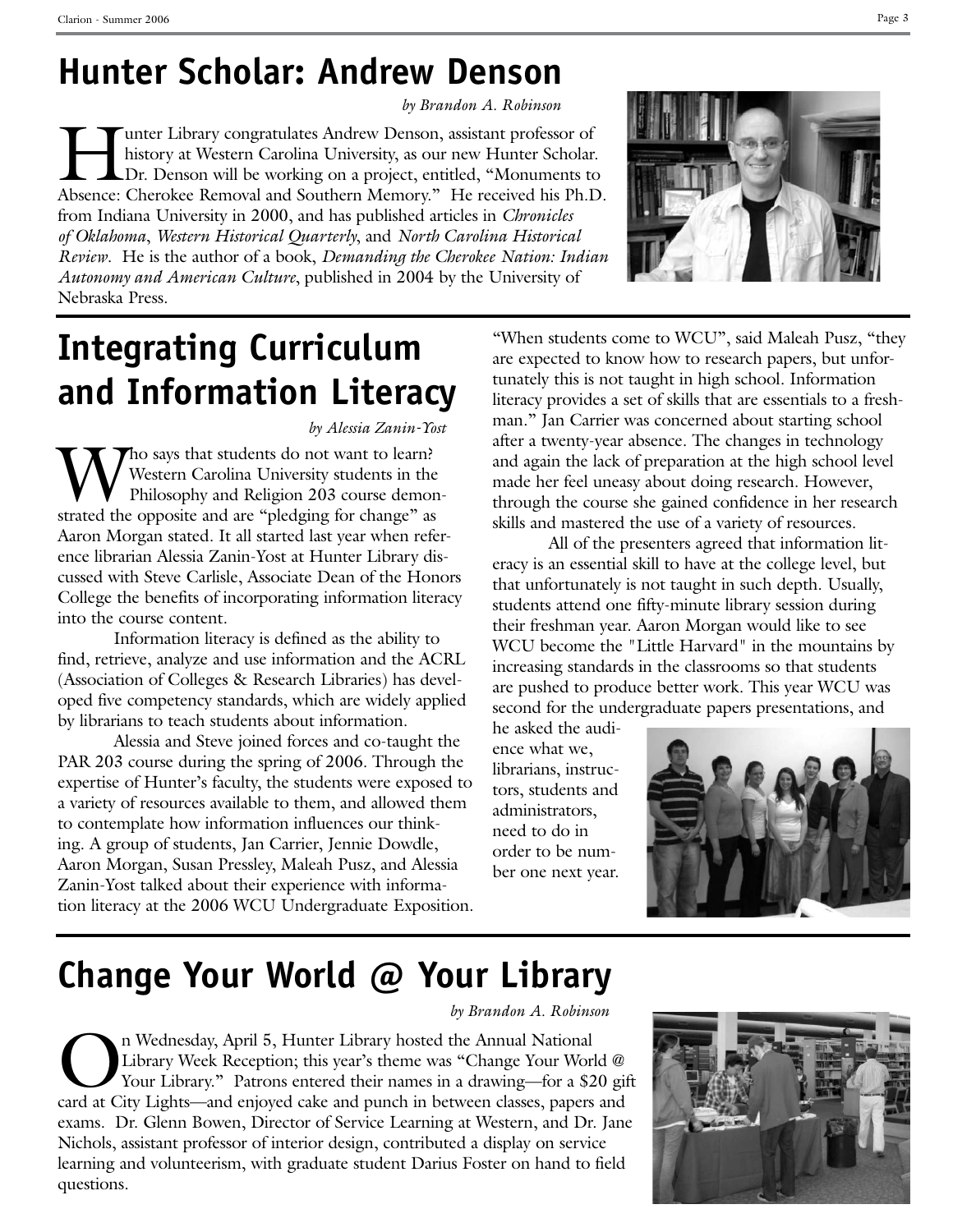### **A Clean, Well-Lighted Excursion** *by Brian Railsback*

*Dean of the Honors College*

*Ernest Hemingway traveled with the Friends to Atlanta in February and he left this note:*

When you traveled with the Friends of Hunter<br>Library to Atlanta there was always the official Bill Kirwan. He was working for the<br>other Bil (Stabl) but he also worked for himself and Library to Atlanta there was always the official Bill Kirwan. He was working for the other Bil (Stahl) but he also worked for himself and for the Friends and you understood that. Bill and the other Bil were both librarians and so were the Friends in spirit and so when you traveled with them they were official and organized and they followed through on plans.

Because of Bill and perhaps the other Bil you arrived at the High Museum on time unless you were with students. The Friends were on the time of Bill and Bil but the students were on their own time. There were 44 participants and only 8 were students but they were all Honors students.

You arrived at the High with the students and Bill had left the tickets so you could get in. When you walked from the hotel to the museum you felt the cold air cut through you but you saw the museum lit up in the sun through the clouds and so you did not mind the chill. The Andrew Wyeth exhibit was magnificent with the stark lines and planes and sepia light of the pictures and there was a chill in the paintings but you wanted to feel it.

At night you went with the students and so of course you went to Houlihan's where they had margaritas for \$2.50 each. You did not watch what you

were drinking but you watched the students and they were Honors students so you did not worry. The Friends were elsewhere but they were led by a librarian so you did not worry too much. The other Bil might have worried but you did not know.

The night ended with the Atlanta Symphony, where after the chill of Wyeth you were ready for the warmth of the violin virtuoso and the gold light of the hall itself. When the symphony played Dvorak's "New World" even the students were quiet and the music made you believe that you could touch the gold light on the stage. Of course you had arrived late with the students but the usher treated you well and while you stood against the wall behind the seats it did not matter because the symphony took you somewhere and when they settled down you could see the students were there too.

In the morning over your free breakfast Bill Kirwan made sure everything had worked as planned and you were glad that it did. Bill was very official and perfect and it made you a little afraid.

Later you learned that the event raised \$900 for the Library but that was administrative and it was hard to make that matter when you closed your eyes and let Mr. Wyeth invite you back to the New World.

### **Civil War Roundtable Donation** *by Brandon A. Robinson*

In early 2006, Hunter Library received a rich archival donation from the Western North Carolina Civil War Roundtable (WNCCWRT). Specific items include:

> *The Southern Bivouac: A Monthly Literary and Historical Magazine* (6 volumes) *The Military Order of the Loyal Legion of the United States* (70 volumes) *The Confederate Veteran* (43 volumes) *Papers of the Military Historical Social of Massachusetts* (15 volumes)

These primary sources were donated in honor of Dr. Max R. Williams, Professor of History Emeritus at Western Carolina University, and editor of *The History of Jackson County*. They are not only invaluable to students interested in Civil War research, but also to history enthusiasts from the general public.



*Max Williams (Professor of History Emeritus), Carrie Holthouser (President of the Western North Carolina Civil War Round Table), and Bil Stahl (Associate Provost for Information Services) review the Round Table's most recent donation.*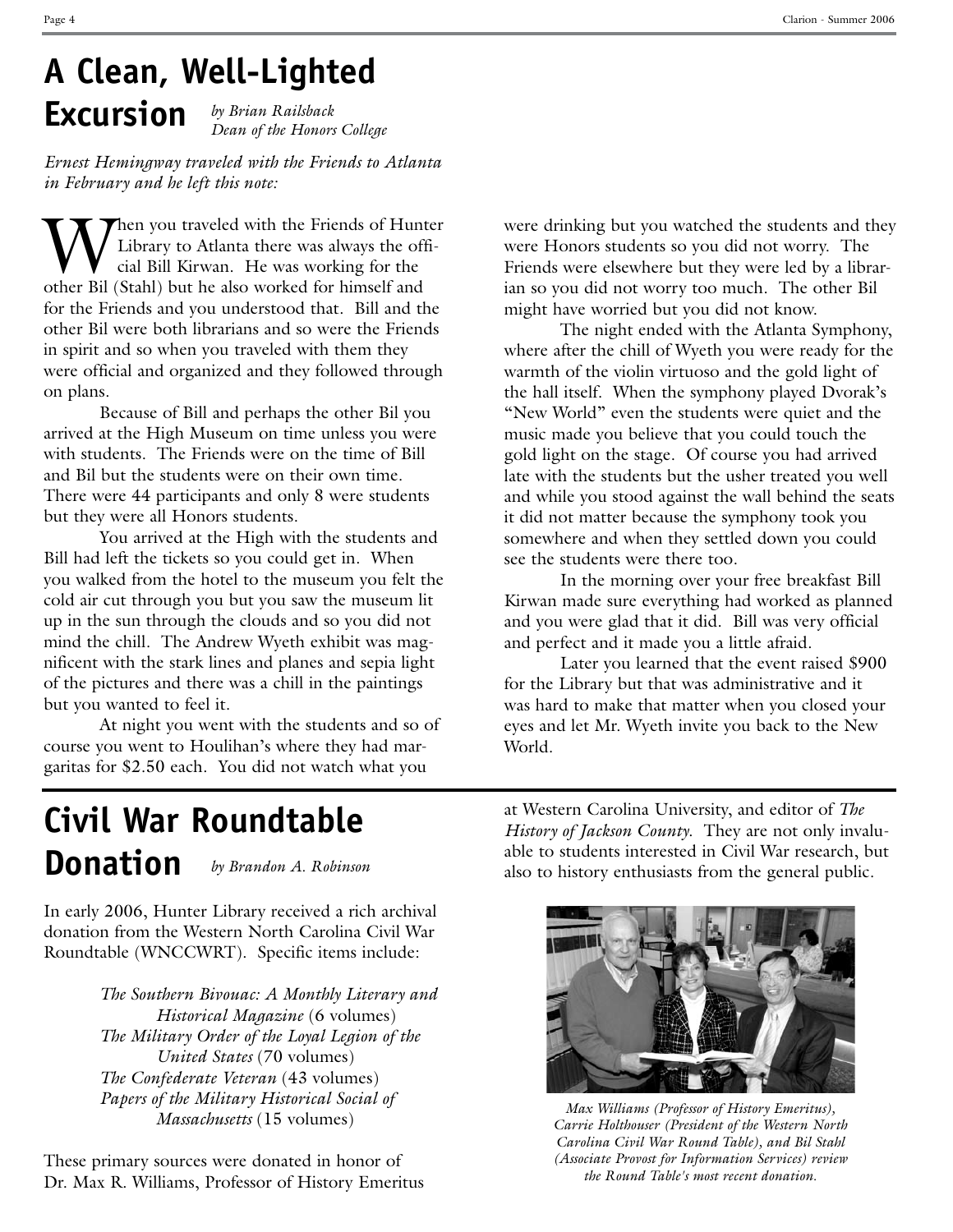





## **Heath Martin**

*by Brandon A. Robinson*

Tear the end of the spring 2006 semester, Hunter Library welcomed Heath Martin as its Collection Development Librarian. As he assesses the growth and exciting changes at Western Carolina University, Heath stressed the importance of making sure "the library's resources remain a central part of the WCU experience."

Heath was born in St. Louis, Missouri, and grew up in Orion, Illinois, near the border with Iowa. Early in life he nurtured a passion for music, and played bass in a "very local" trash metal band. After two years at Black Hawk Community College, Heath matriculated at Illinois State University with the intention of study-

ing music. He found he had a great many interests, however, and after a stint in the natural sciences later settled on the study of literature, which has since wielded powerful influences over his life and thought. Heath graduated from Illinois State with a B.A. in English.

During his undergraduate studies, Heath was inspired by one of his professors to read deeply in early American literature, eventually developing abiding interests in the poet Phillis Wheatley and the sermons of the Great Awakening. He particularly enjoyed Wheatley, who he says helped him "expand my idea of what American literature is and what it could be." After an interesting but short-lived career in journalism, Heath chose to return to Illinois State to pursue his M.A. in literature and work as a graduate teaching assistant in the writing program. During this time and extending into his later Ph.D. work, he began to study contemporary literature more deliberately. Ultimately he began to explore primary "cyberpunk" texts as a literary manifestation of the intersection of ethnography and literature.

After a move to New York, Heath continued teaching writing and literature at several area colleges while working on two degrees—one in the M.L.S. program at Queens College and the other in the Ph.D. program in English at the CUNY Graduate School—eventually deciding to leave the Ph.D. program after three years to devote himself to a career in librarianship. After first serving as a database consultant and reference librarian at SUNY Maritime College in the Bronx, Heath moved into the position of Acquisitions/Collection Development Librarian at the same institution. During his career as a librarian, Heath has developed research interests in alternative periodicals, the effects on pedagogy of library collections, and intellectual-property issues within the academy.

In early 2006, he accepted the Collection Development Librarian position at Western's Hunter Library. Heath hopes to apply his previous experience in collection development to the challenges ahead at WCU. He notes, however, that he will be building on and learning from the accomplishments of Hunter librarians both past and present. "The librarians here have built collegial and productive relationships with faculty in the various departments, and these efforts have helped to create collections integral to the high-quality education being offered at Western. Amid the exciting growth the university is experiencing, working from those strong traditions and dedicated efforts is very encouraging."

His wife, Amy, who received her Ph.D. in English from Illinois State University, has previously taught composition and directed the writing center at Pace University. Though Heath says he has fewer hobbies than in previous times, he is still an aficionado of diverse literatures and enjoys custom-building computers.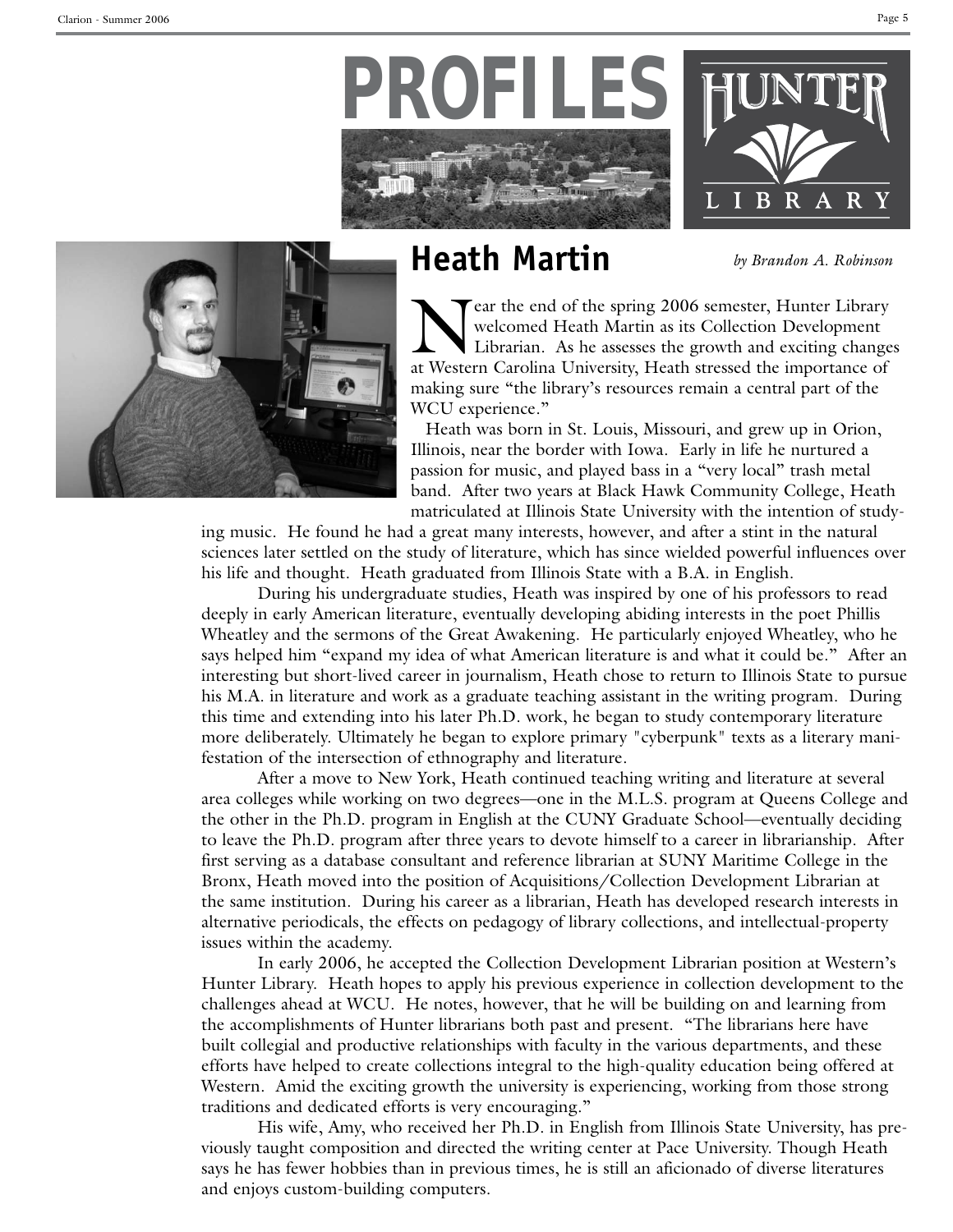

## **Brandon A. Robinson**

*by Hunter Staff*

In January 2006, Hunter Library welcomed Brandon A . Robinson as its Public Relations Assistant . Having previously served in this function on a temporary basis, Brandon says he is pleased to build new bridges between patrons and Hunter Library, the institution to which he attributes much of his intellectual flourishing during his undergraduate years at Western Carolina University.

Brandon was born in Winston-Salem, North Carolina, and was raised in nearby Mocksville, where his family has lived in the same neighborhood since the Civil War . At fifteen he became interested in politics when his state representative sponsored him as a page in the North Carolina General Assembly; first serving in

this capacity in the House of Representatives, he then did the same in the Senate, where he witnessed deliberations of the finance and commerce com mittees . Brandon was highly involved in YMCA Youth & Government, a mock legislature held in thirty-eight states, and headed by a national assembly, the Conference on National Affairs (CONA), which meets yearly in Black Mountain, North Carolina . At the state level, Brandon served as Chair of the Judiciary Committee, Speaker of the House, Lieutenant Governor, and, in his senior year, Governor. In this capacity Brandon represented North Carolina, along with the other thirty-seven state governors, at the annual Youth Governors' Conference in Washington, D . C . During his week in Washington, Brandon breakfasted with members of the U . S . House of Representatives, dined in the Senate Caucus Room with several U.S. Senators, and met with State Department diplomats and then-Attorney General Janet Reno . The high point of the conference was an evening in the White House West Wing, during which he visited President Clinton's Cabinet Room, Roosevelt Room, Rose Garden and Oval Office . Two summers later, he was selected as a Presiding Officer at CONA in Black Mountain .

Brandon enrolled at Western in 2000, declaring a major in history and minor in philosophy. He almost immediately embarked on a reading plan of great works in Western Civilization, integrated with art history and classical music . By the time he graduated in Summer 2005, he had read 300 works—primarily in philosophy, theology, political theory, history, and world literature . Brandon says he would like to continue this reading throughout his life—if possible, reading a couple thousand books within his lifetime .

During his student days at Western, Brandon also was involved in several leadership activities . From 2001 to 2004 he was a resident assistant in Reynolds Hall . He successfully managed a friend's campaign for student body president, and served on the College of Arts and Sciences Dean's Student Advisory Council, and the Chancellor's Distinguished Teaching Award Committee . For several years he was both an assistant editor of *The Gadfly*, a philosophy student journal, and he expanded one of his essays, "A Swim With Heraclitus," into the December 2004 Commencement Address at Western . In his speech, Brandon told the graduates that the greatest challenge of the twenty-first century is that of "keeping a human face on a global society. "

Brandon plans to eventually enter law school and practice in North Carolina . He enjoys reading, letter-writing, walking on Western's beautiful campus, and attending performances by the Western Civic Orchestra and Catamount Concert Group .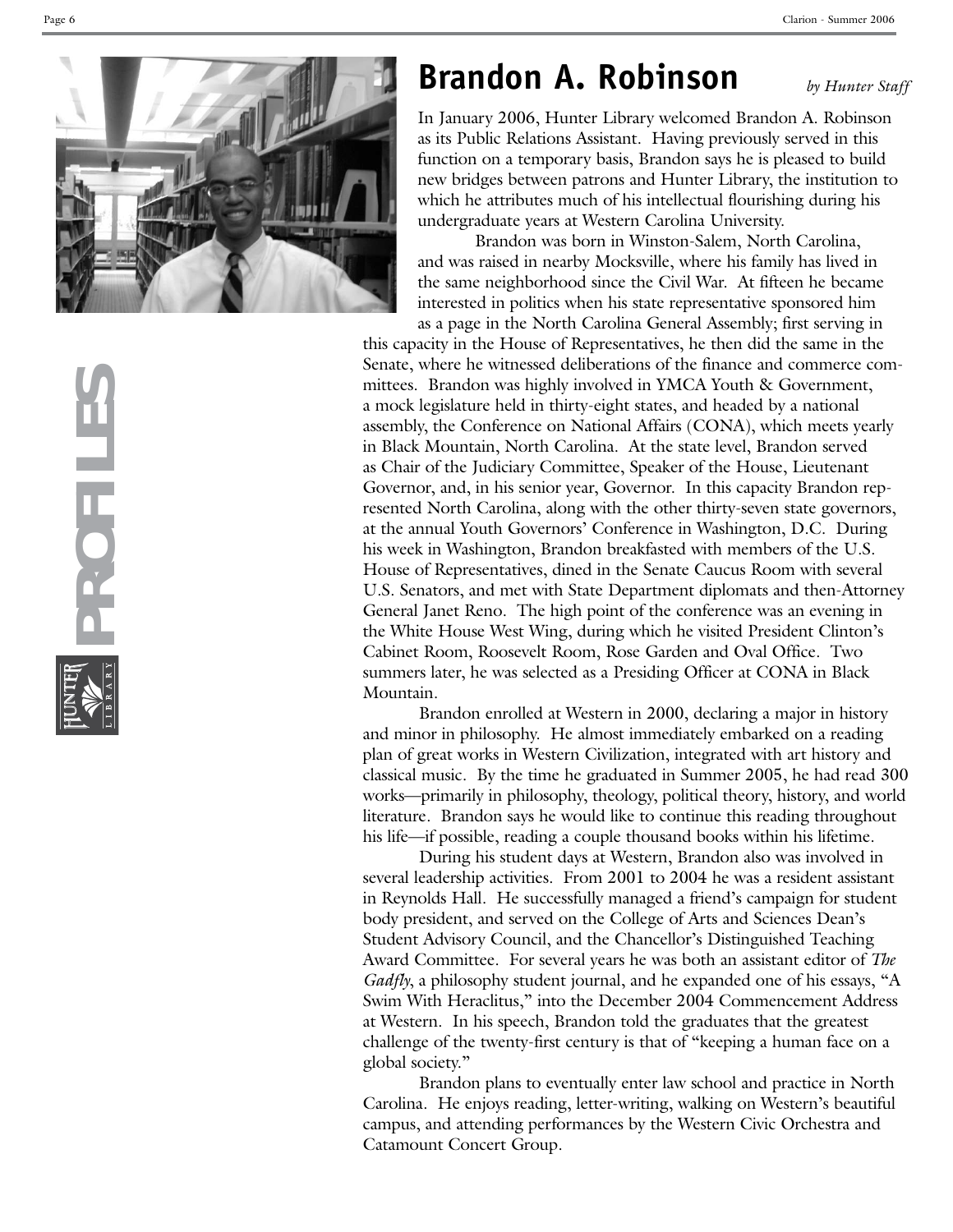

### **Dan Wendel**

*by Brandon A. Robinson*

Farlier this year, as 2006 aged slowly amid preponderances<br>of snow, I enjoyed a good conversation with Dan Wendel,<br>Curriculum Materials/Map Room Library Assistant, over<br>green tea and surrounded by diverse maps. Dan began w of snow, I enjoyed a good conversation with Dan Wendel, Curriculum Materials/Map Room Library Assistant, over green tea and surrounded by diverse maps . Dan began work in this position late last year, having previously served Hunter Library as Assistant Weekend Supervisor in Circulation .

Dan Wendel was born and raised in a rural community north of Detroit, Michigan . Several of his forbearers served in the military, and Dan continued this tradition when he enlisted in the United States Army. During his four-year tour of duty he went to Georgia, Louisiana, Alaska, Hawaii, Korea and Haiti as an infantry man . Aside from the obvious survival skills learned, Dan described his military service as impressionable for the cultures it opened to him—a purview that would prove invaluable when he took up anthropology at Western Carolina University.

Dan often emphasized how glad he was to have postponed his formal, academic education, for by doing so he achieved a finer clarity as to his mission: he sought, and still seeks the widest learn ing—"quality of learning, rather than time-based"—and to build upon the "inductive reasoning" cultivated from travel and military service . For Dan, the sum of these pursuits is the attainment of the good life . "I think there's a unique trend evident in our gen eration . We want to spend our time more usefully—on aspects of our lives than just work . It's a reaction to the baby boom genera tion ." Dan recently earned his B . A . degree in anthropology and religious studies from Western .

Dan knew long before graduation that he would like to work in a university setting . "I like the university, where the environment is suffused with information and people focused on information ." Describing himself as an "autodidact," Dan has immersed himself in the world of art—drawing, guitar, violin, and the keyboard . He finds brevity increasingly powerful as he bends his mind towards verse: "Since coming to Western, I've gradu ated from prose to poetry, and I've found that I cannot only say things in fewer words, but hear things in fewer words ." Among his cultural inspirations is *Tao Te Ching*—the book that changed his life—the *Bhagavad-Gita* and the verse of Rumi, who compares the body to a robe, on loan to the spirit, though the ego tricks us into thinking that the robe is the real thing . Ultimately, the robe must be returned, and though Dan believes in keeping it up, he fully plans to remit in full .

Above all, Dan sees education as a "mythos, because there is no tool to measure it." In our long, refreshing conversation, we did not have enough time to discuss James Joyce, but had the Irish novelist met Dan Wendel, he undoubtedly would have seen in his life a portrait of an artist as a young man .